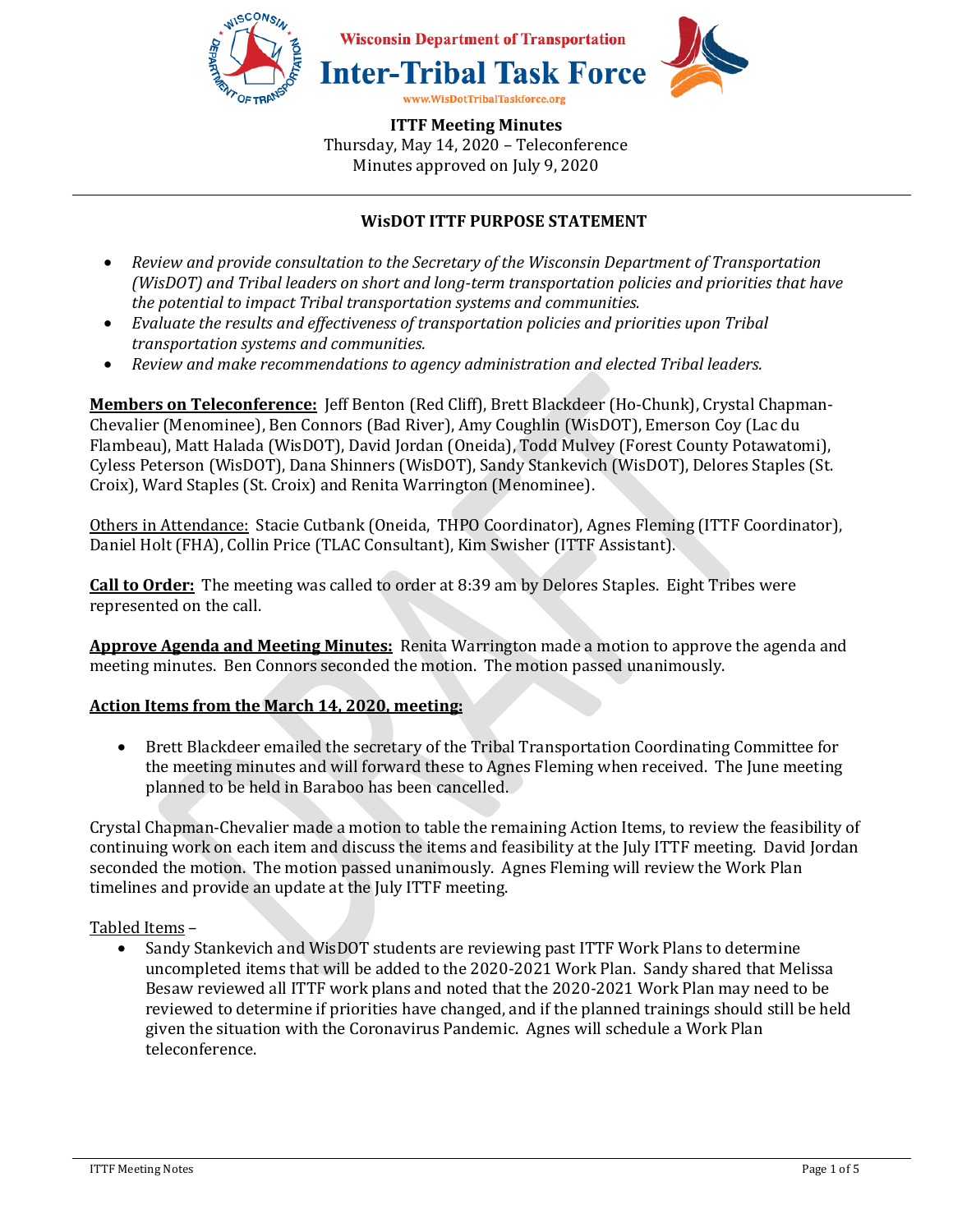

The group discussed moving the Transit Peer Exchange, Real Estate Training and potential safety trainings to an online format. Kim Swisher noted that GoToMeeting can host online webinars, and will check the ITTF account settings, as there were issues with audio.

- Sandy Stankevich and Cyless Peterson are reviewing the Gap Analysis report to determine what items will be added to the 2020-2021 Work Plan. Agnes will resend the Gap Analysis report to everyone.
- Agnes Fleming and Sandy Stankevich will confirm upcoming Cultural Awareness trainings with Richard Monette. Agnes updated the group, noting that the dates were preliminary rescheduled but many of the locations are currently closed due to the Coronavirus Pandemic. Sandy is unsure of travel restrictions with concerns about health safety and costs, and suggested trainings may need to be held at regional WisDOT offices. Agnes noted that the LCO, Madison and Milwaukee sites are confirmed, and that she's waiting to hear from Crandon and Oneida. Agnes will send the WisDOT Tribal Liaisons the current tentative schedule.
- Agnes Fleming will coordinate the Construction Safety poster photo shoot.
- Agnes will schedule a Bylaws Work Team meeting. Volunteers include Brett Blackdeer, Crystal Chapman-Chevalier, Ben Connors, David Jordan, Cyless Peterson, Sandy Stankevich and Delores Staples.
- Cyless will notify TLAC of the shared ITTF and TLAC meeting on May 14th in Mole Lake.

### **Chairwoman's Report:**

Election of Chairperson and Vice Chairperson. The group discussed how voting should be held and decided to vote at this meeting. Crystal Chapman-Chevalier called for a roll call of Tribal representatives.

Agreeing to vote on this call were eight Tribal representatives:

- **Jeff Benton (Red Cliff)**
- Brett Blackdeer (Ho-Chunk)
- Crystal Chapman-Chevalier (Menominee)
- Ben Connors (Bad River)
- Emerson Coy (Lac du Flambeau)
- David Jordan (Oneida)
- Todd Mulvey (Forest County Potawatomi)
- Delores Staples (St. Croix)

Crystal nominated Todd Mulvey for Chair. Todd respectfully declined the nomination. Todd nominated Delores Staples for Chair. Voting was held, and Delores was unanimously re-elected as Chairperson.

Delores nominated Todd for Vice Chairperson. Voting was held, and Todd was elected as Vice Chairperson. Todd abstained from the vote.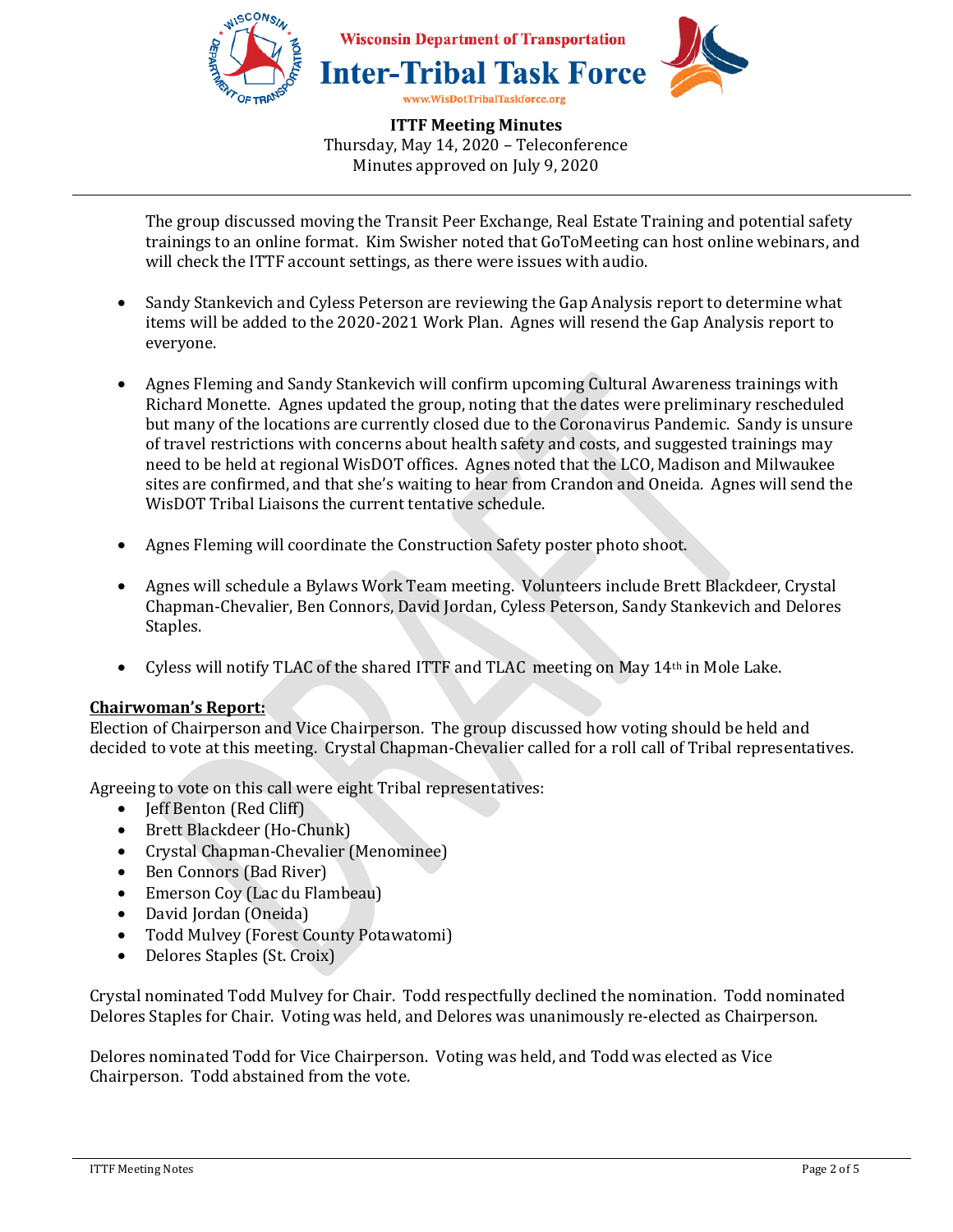

Agnes Fleming thanked David Jordan for serving as Vice Chairperson, and noted his quick responses, due diligence on ITTF concerns, and thoughtful comments. The group also thanked David for his service.

## **Standing Reports:**

State Tribal Affairs Program Manager Report – Sandy Stankevich:

- Native American Hiring Provision (NAHP) Cyless Peterson will email the updated NAHP reports. When WisDOT approves the reports, contractors will receive the forms for reporting on projects. Sandy reminded ITTF Members that the Tribal Liaisons include NAHP projects on their quarterly reports. Renita Warrington requested the new Menomonee staff be added to the TLAC contact list.
- Update on the ITTF Program Solicitation Sandy shared that LCO's MOU has been extended through June 2021, and Agnes Fleming will continue as the ITTF Coordinator.
- WTTC Sandy shared concerns about holding the 2020 WTTC. The group discussed the current situation with the Coronavirus Pandemic, noting the Tribes have travel restrictions, the cost of holding the Conference, and discussed reschedule or cancelling the 2020 Conference. Dana Shinners suggested holding a virtual Conference, and the group will explore virtual safety trainings as noted in the Action Items. Emerson Coy made a motion to cancel the 2020 WTTC. Ben Connors seconded the motion. The motion passed unanimously.

### ITTF Coordinator Report – Agnes Fleming:

• Agnes will schedule an ITTF Bylaws Work Team teleconference. Volunteers included Brett Blackdeer, Crystal Chapman-Chevalier, Ben Connors, David Jordan, Cyless Peterson, Sandy Stankevich and Delores Staples. Agnes will send a meeting invitation, and suggested the group meet every two weeks.

### Tribal Labor Advisory Committee (TLAC) – Colin Price:

- Colin shared the group is wrapping up work on the Cultural Curriculum.
- TLAC is continuing outreach, and sent communication introducing Ron Quade as the new TLAC Coordinator.
- TLAC is working on a NAHP Toolkit for contractors and Tribal contacts.

### Tribal Historic Preservation Officers (THPO) - Stacie Cutbank:

• Stacie reached out to the Tribes during this challenging time, and noted that nine of the 11 Tribes are working.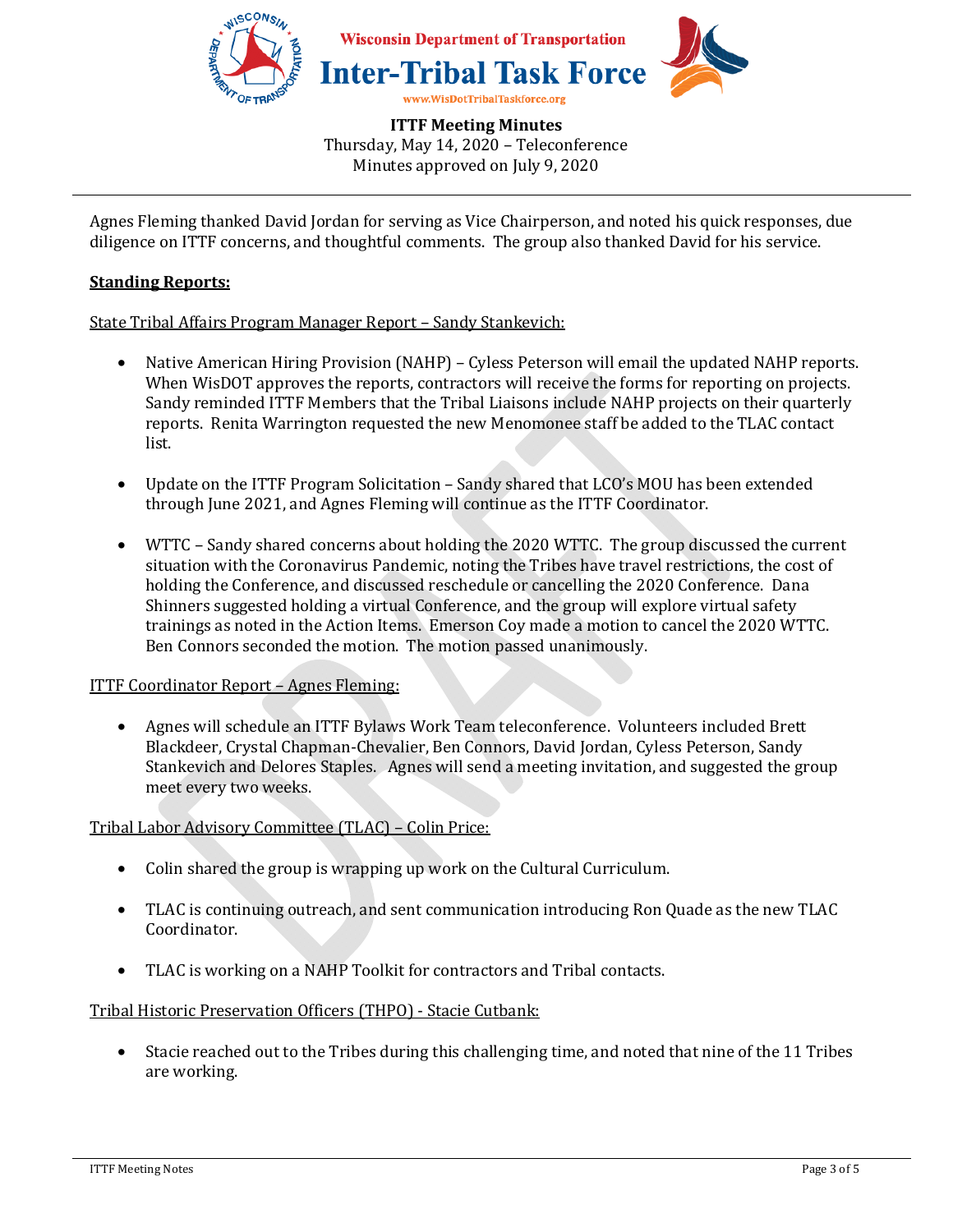

- Work continues with conversations and meetings regarding onsite Tribal Monitors, and the group is working on a policy framework and developing guidelines.
- Stacie continues work on a September Listening Session.
- The THPO Work Plan remains focused on communications, digitalization and technical assistance.
- Trainings have been cancelled, and the group is discussing options for new training opportunities.

**WisDOT Tribal Liaison Reports:** The reports were included in the packet. Matt Halada emailed his at the start of the meeting, and Agnes Fleming will forward it to the group.

#### **Tribal Reports:**

Reports were given by Forest County Potawatomi, Lac du Flambeau, Menominee, Oneida, Red Cliff and St. Croix.

**BIA:** Dave O'Donahue is currently on duty in Madison, and Todd Mulvey asked if the FY2020 TTP allocation will be made soon.

**FHA:** Daniel Holt greeted everyone, and noted he is available to assist the group with their applications.

**Other Items:** Melissa Besaw, WisDOT Intern, introduced herself.

**Adjourn:** A motion to adjourn was made by Emerson Coy and seconded by Matt Halada. The motion passed unanimously. The meeting adjourned at 11:24 am.

#### **Action Items:**

- Agnes Fleming will review the Work Plan timelines and provide a feasibility update at the July ITTF meeting.
- Tabled from 5/14 Meeting Sandy Stankevich and Melissa Besaw, WisDOT Intern, are reviewing past ITTF Work Plans to determine uncompleted items that will be added to the 2020-2021 Work Plan.
- Agnes Fleming will schedule a Work Team teleconference.
- Tabled from 5/14 Meeting Sandy Stankevich and Cyless Peterson are reviewing the Gap Analysis report to determine what items will be added to the 2020-2021 Work Plan.
- Agnes Fleming will resend the Gap Analysis report to ITTF Members.
- Tabled from 5/14 Meeting Agnes and Sandy will confirm upcoming Cultural Awareness trainings with Richard Monette.
- Tabled from 5/14 Meeting Agnes will coordinate the Construction Safety poster photo shoot.